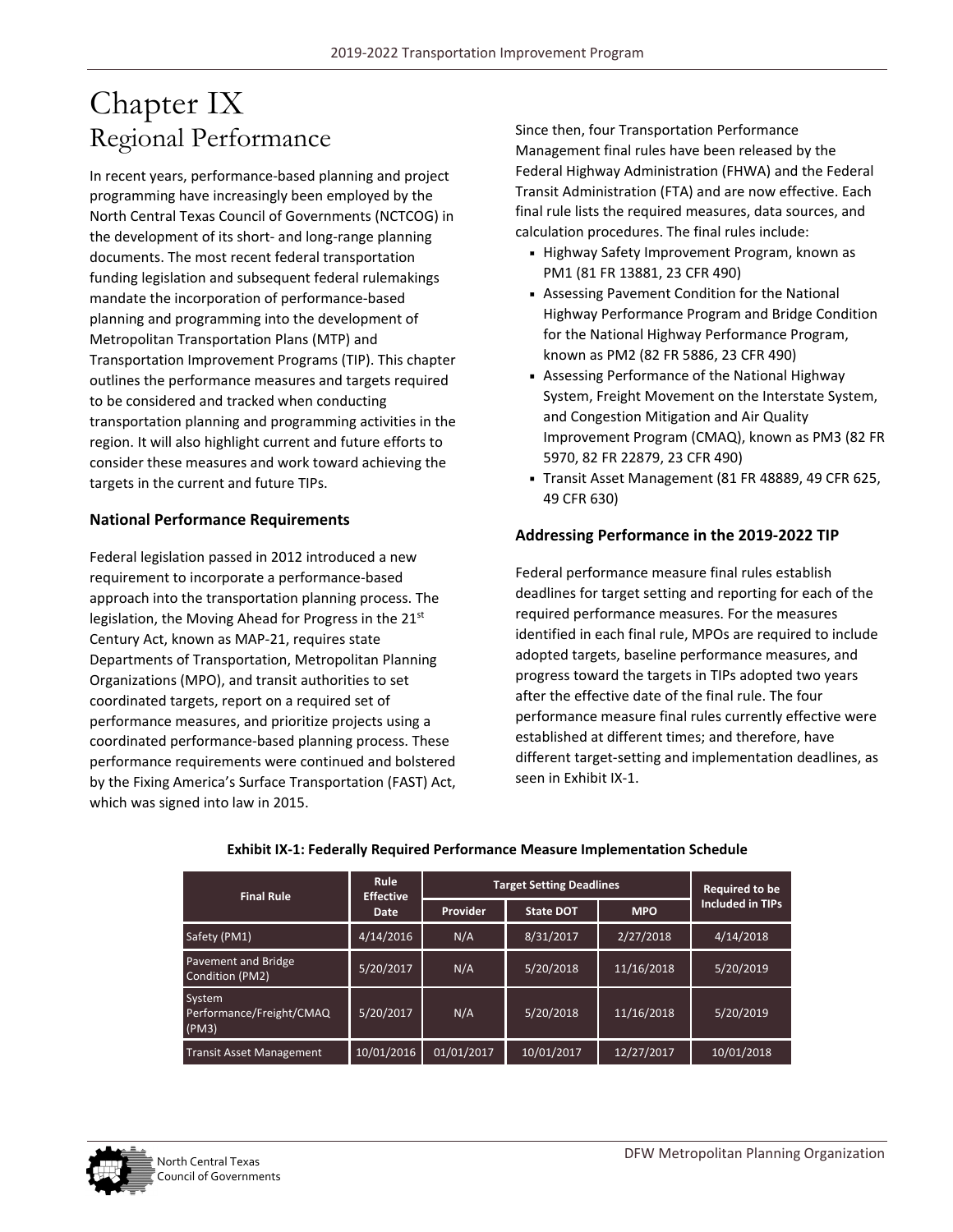As of the acceptance of the May 2020 Revisions to the 2019‐2022 TIP/STIP, the following apply:

- All four performance measure rules are effective.
- The Regional Transportation Council (RTC) has taken action regarding targets for all four performance measure rules.
- **These performance measures are required to be** included in the 2019‐2022 TIP and all subsequent TIPs.

Performance measurement also played an integral role in project selection and prioritization for *Mobility 2045* and subsequently, the 2019‐2022 TIP as federal regulations mandate that projects and programs in a MPO's TIP must also be in that MPO's long‐range transportation plan. *Mobility 2045* includes performance measures that go above and beyond those that are required by the final rules. These supplemental performance measures affirm the importance of tracking performance measures and performance‐based planning processes across all aspects of the transportation system. While these measures are in various stages of development, all are measures that NCTCOG intends to track, report on, and eventually incorporate into planning processes. These additional measures are being utilized and will continue to be when conducting project selection and programming efforts for the TIP.

The performance measures presented in this chapter are mentioned throughout *Mobility 2045* in relevant sections, which demonstrates how the measures apply to and are integrated into planning processes and project selection efforts. It also demonstrates NCTCOG's commitment to a performance‐based transportation planning process.

## **Required Performance Measures**

## **Safety (PM1)**

The Safety performance measure final rule includes five measures related to the safety of the transportation system. The measures are all five‐year rolling averages, including:

- 1. The number of traffic fatalities
- 2. The rate of fatalities per 100 million vehicle miles traveled
- 3. The number of serious injuries
- 4. The rate of serious injuries per 100 million vehicle miles traveled
- 5. The number of non‐motorized fatalities and non‐ motorized serious injuries

The Regional Transportation Council (RTC) established a regional policy that even one death on the transportation system is unacceptable. Subsequently, the RTC directed NCTCOG staff to work with regional and State partners to develop projects, programs, and policies that assist in eliminating serious injuries and fatalities across all modes of travel. That being said, the RTC recognized the need to set realistic targets needed to work toward the ultimate goal of zero fatalities. This policy was reaffirmed by subsequent RTC action on these targets.

NCTCOG worked closely with the Texas Department of Transportation (TxDOT) to establish annual targets for each of these measures. Coordination between stakeholders is key when setting targets for performance measures. As part of the TxDOT Strategic Highway Safety Plan (SHSP) development process, stakeholders from TxDOT, NCTCOG, local governments, law enforcement, emergency medical services, educators, and others worked collaboratively utilizing a data‐driven, multi‐year process to develop both statewide and regional safety performance measure targets. Due to increasing population in both the region and the state, volume on the roadway system, and congestion, it is unlikely that a decrease in the number of crashes could be achieved, so the consensus of the SHSP stakeholder and executive teams was to establish targets that by 2022 would reduce the rate at which each measure is increasing. Specifically, the targets call for a 2 percent reduction from the original projection for 2022. The proposed reduction of 2 percent

by 2022, which only applies to trends where measures are increasing over time, would be achieved by reducing each intermediate year by the following reduction percentages:

| Year              | <b>Reduction Target</b> |
|-------------------|-------------------------|
| 2017              | 0.0%                    |
| 2018              | 0.4%                    |
| 2019              | 0.8%                    |
| 2020              | 1.2%                    |
| $20\overline{21}$ | 1.6%                    |
| 2022              | 2.0%                    |
|                   |                         |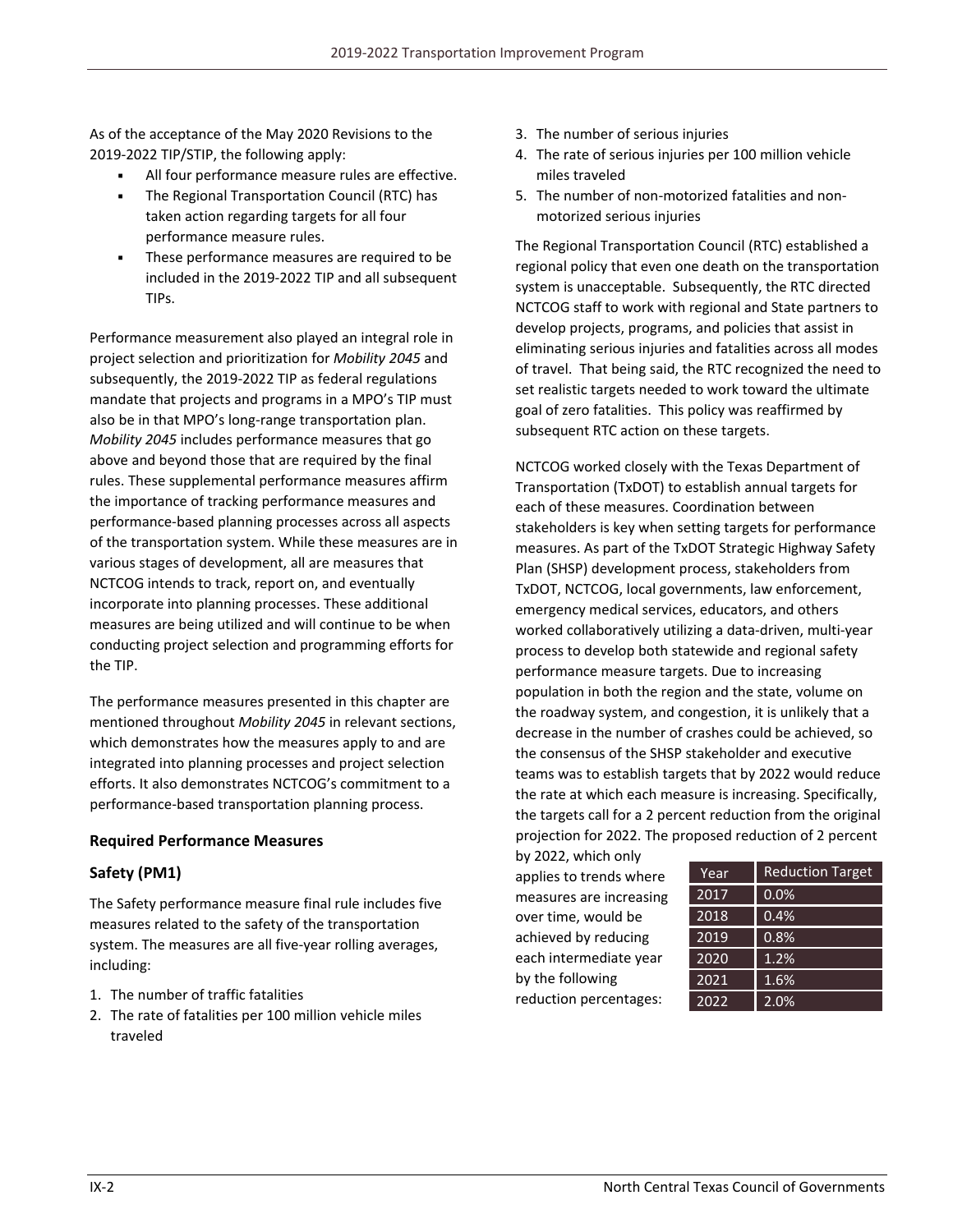### **Measure 1: Number of Traffic Fatalities**

2020 Target: NCTCOG supports TxDOT's targets for this measure. These targets seek to reduce the expected increase in fatalities by 2020. This target would reduce the projected number of fatalities to 4,068 for the state, and a reduction in the region to 589.3. The 2020 target expressed as a five‐year rolling average is shown in Exhibit IX‐2.

|      |                                         | <b>Statewide Data</b>       |                                        | <b>Regional Data</b>                       |                                 |                                     |
|------|-----------------------------------------|-----------------------------|----------------------------------------|--------------------------------------------|---------------------------------|-------------------------------------|
| Year | <b>Source</b>                           | Percent<br><b>Reduction</b> | <b>Target or</b><br><b>Actual Data</b> | <b>Projection or</b><br><b>Actual Data</b> | Target or<br><b>Actual Data</b> | <b>Fatalities</b><br><b>Reduced</b> |
| 2016 | <b>FARS</b>                             | N/A                         | 3,797                                  | 591                                        | 591                             | N/A                                 |
| 2017 | <b>FARS</b>                             | 0.0%                        | 3,722                                  | 599                                        | 599                             | N/A                                 |
| 2018 | <b>CRIS</b>                             | 0.4%                        | 3,631                                  | 518                                        | 515.9                           | $\overline{2}$                      |
| 2019 | Target                                  | 0.8%                        | 3,980                                  | 586.1                                      | 581.4                           | 5                                   |
| 2020 | Target                                  | 1.2%                        | 4,068*                                 | $602.4*$                                   | 589.3                           | 13                                  |
|      | 2020 Target expressed as 5-year average |                             | 3,840                                  |                                            | 575.3                           |                                     |

#### **Exhibit IX‐2: Five‐Year Rolling Average for the Number of Traffic Fatalities**

**\*Based on linear trend analysis from 2014‐2018 FARS data.**

**FARS: National Highway Traffic Safety Administration (NHTSA) Fatality Analysis Reporting System ARF: FARS Annual Report File**

**CRIS: TxDOT Crash Records Information System**

#### **Measure 2: Rate of Fatalities per 100 Million Vehicle Miles Traveled**

2020 Target: NCTCOG supports TxDOT'stargetsfor this measure. These targetsseek to reduce the expected increase in deaths per 100 million vehicles miles traveled in 2020. This target would reduce the projected deaths per 100 million vehicle miles traveled (MVMT) in 2020 to not more than 1.48 per 100 MVMT statewide. The regional target for 2020 is 0.770, which is less than one death per 100 MVMT. The 2020 target expressed as a five‐year rolling average is shown in Exhibit IX‐3.

|                                         |               | <b>Statewide Data</b>       | <b>Regional Data</b>            |                                            |                                 |                          |
|-----------------------------------------|---------------|-----------------------------|---------------------------------|--------------------------------------------|---------------------------------|--------------------------|
| Year                                    | <b>Source</b> | Percent<br><b>Reduction</b> | Target or<br><b>Actual Data</b> | <b>Projection or</b><br><b>Actual Data</b> | Target or<br><b>Actual Data</b> | Rate<br><b>Reduction</b> |
| 2016                                    | <b>FARS</b>   | N/A                         | 1.40                            | 0.85                                       | 0.85                            |                          |
| 2017                                    | <b>ARF</b>    | N/A                         | 1.37                            | 0.84                                       | 0.84                            |                          |
| 2018                                    | <b>CRIS</b>   | 0.4%                        | 1.31                            | $0.711*$                                   | 0.708                           | 0.003                    |
| 2019                                    | Target        | 0.8%                        | 1.47                            | 0.779                                      | 0.773                           | 0.006                    |
| 2020                                    | Target        | 1.2%                        | $1.48*$                         | $0.779*$                                   | $0.770*$                        | 0.009                    |
| 2020 Target expressed as 5-year average |               | 1.406                       |                                 | 0.788                                      |                                 |                          |

#### **Exhibit IX‐3: Five‐Year Rolling Average for the Rate of Fatalities**

\*Based on linear trend analysis from 2014‐2018 FARS data.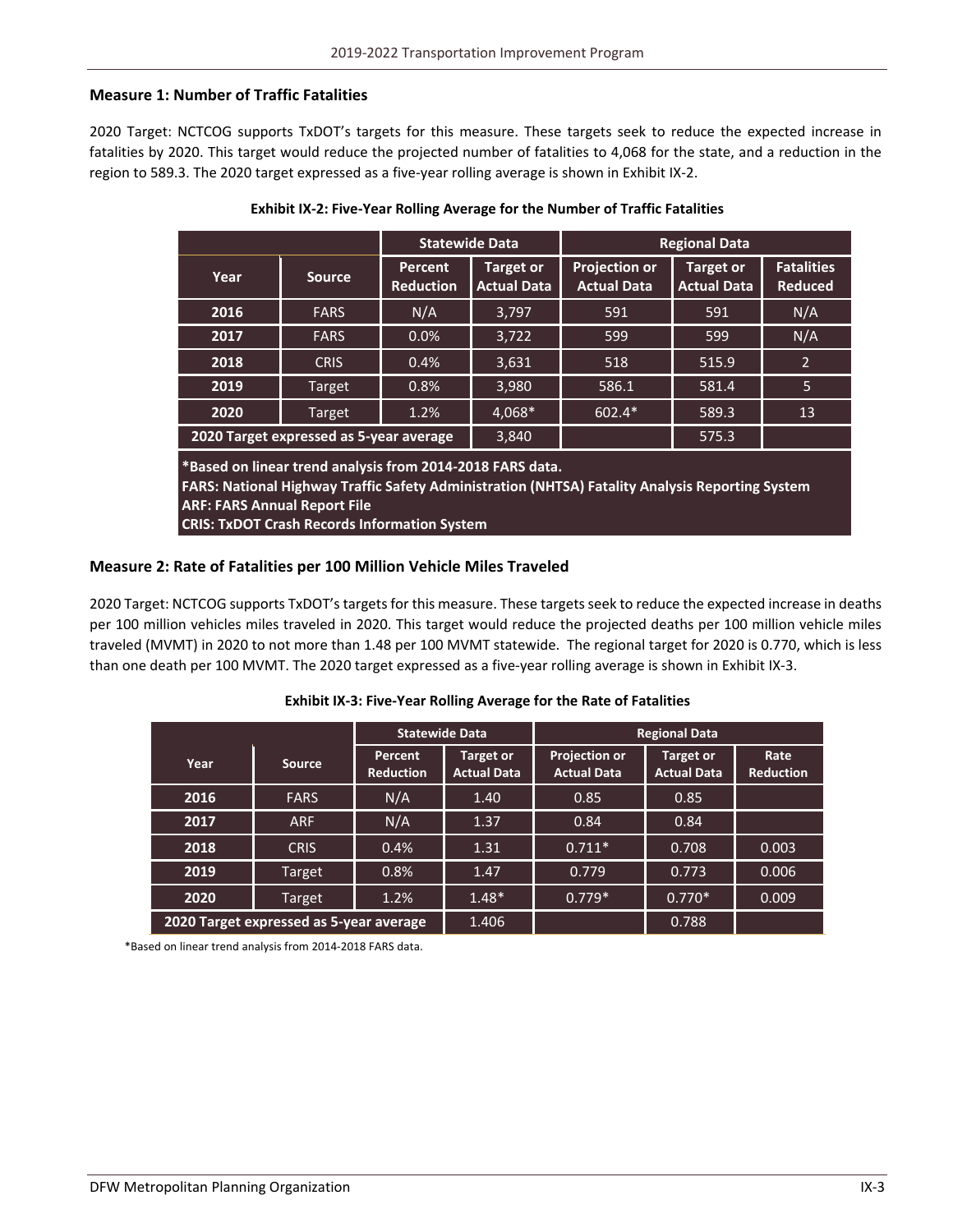## **Measure 3: Number of Serious Injuries**

2020 Target: NCTCOG supports TxDOT's targets for this measure. These targets seek to reduce the expected increase in serious injuries in 2020. This target would reduce the expected increase in serious injuries to not more than 18,602 in 2020 statewide and 3,177.4 at the regional level. The 2020 target expressed as a five-year rolling average is shown in Exhibit IX-4.

|      |                                            | <b>Statewide Data</b>              |                                 | <b>Regional Data</b>                       |                                        |                                                 |
|------|--------------------------------------------|------------------------------------|---------------------------------|--------------------------------------------|----------------------------------------|-------------------------------------------------|
| Year | <b>Source</b>                              | <b>Percent</b><br><b>Reduction</b> | Target or<br><b>Actual Data</b> | <b>Projection or</b><br><b>Actual Data</b> | <b>Target or</b><br><b>Actual Data</b> | <b>Serious Injury</b><br><b>Crashes Reduced</b> |
| 2016 | <b>CRIS</b>                                | N/A                                | 17,573                          | 3,970                                      | 3,970                                  | N/A                                             |
| 2017 | <b>CRIS</b>                                | N/A                                | 17,535                          | 3,990                                      | 3,990                                  | N/A                                             |
| 2018 | <b>CRIS</b>                                | 0.4%                               | 14,892                          | 3,058                                      | 3,046                                  | 12                                              |
| 2019 | Target                                     | 0.8%                               | 18,367                          | $3,342.0*$                                 | 3,315.3                                | 27                                              |
| 2020 | Target                                     | 1.2%                               | 18,602*                         | $3,216.0*$                                 | 3,177.4                                | 39                                              |
|      | 2020 Target expressed as 5-year<br>average |                                    | 17,394                          |                                            | 3,499.7                                |                                                 |

| Exhibit IX-4: Five-Year Rolling Average for the Number of Serious Injuries |  |
|----------------------------------------------------------------------------|--|
|----------------------------------------------------------------------------|--|

\*Based on linear trend analysis from 2014‐2018 CRIS data.

#### **Measure 4: The Rate of Serious Injuries per 100 Million Vehicle Miles Traveled**

2020 Target: NCTCOG supports TxDOT's targets for this measure. These targets seek to reduce the expected increase in the rate of serious injuries per 100 million vehicle miles traveled in 2020. This target would reduce the rate of serious injuries per 100 million vehicle miles traveled statewide to 6.56 in 2020. The regional target is a reduction to 4.005. The 2020 target expressed as a five‐year rolling average is shown in Exhibit IX‐5.

| <b>Statewide Data</b>                      |               |                                    |                                 | <b>Regional Data</b>                       |                                        |                          |
|--------------------------------------------|---------------|------------------------------------|---------------------------------|--------------------------------------------|----------------------------------------|--------------------------|
| Year                                       | <b>Source</b> | <b>Percent</b><br><b>Reduction</b> | Target or<br><b>Actual Data</b> | <b>Projection or</b><br><b>Actual Data</b> | <b>Target or</b><br><b>Actual Data</b> | Rate<br><b>Reduction</b> |
| 2016                                       | <b>CRIS</b>   | N/A                                | 6.48                            | 5.69                                       | 5.69                                   |                          |
| 2017                                       | <b>CRIS</b>   | N/A                                | 6.42                            | 5.61                                       | 5.61                                   |                          |
| 2018                                       | <b>CRIS</b>   | 0.4%                               | 5.37                            | 4.198                                      | 4.181                                  | 0.017                    |
| 2019                                       | Target        | 0.8%                               | 6.60                            | $4.391*$                                   | 4.356                                  | 0.035                    |
| 2020                                       | Target        | 1.2%                               | 6.56                            | $4.053*$                                   | 4.005                                  | 0.048                    |
| 2020 Target expressed as 5-year<br>average |               | 6.286                              |                                 | 4.768                                      |                                        |                          |

#### **Exhibit IX‐5: Five‐Year Rolling Average for the Rate of Serious Injuries**

\*Based on linear trend analysis from 2014‐2018 CRIS data.

#### **Measure 5: The Number of Non‐Motorized Fatalities and Non‐Motorized Serious Injuries**

2020 Target: NCTCOG supports TxDOT's targets for this measure. These targets seek to reduce the expected increase in non‐ motorized fatalities and serious injuries in 2020. This target would reduce the number of non‐motorized fatalities and serious injuries to not more than 2,477 in 2020 statewide. At the regional level, the target is a reduction in non-motorized fatalities and serious injuries to not more than 658 in 2020. The regional target is shown in Exhibit IX-7. The 2020 targets expressed as a five‐year rolling average are shown in Exhibits IX‐6 and IX‐7.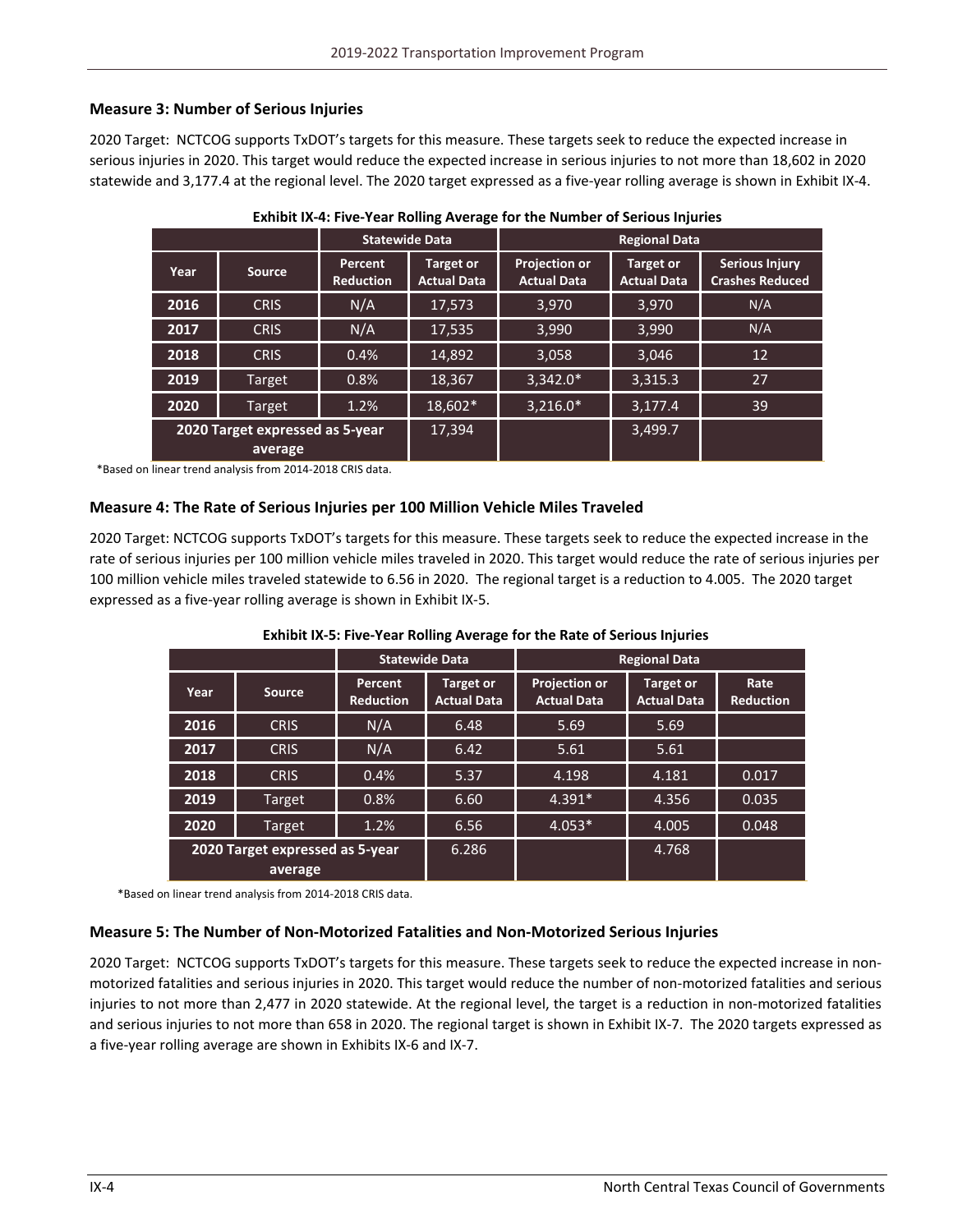#### **Exhibit IX‐6: Five‐Year Rolling Average for the Number of Non‐Motorized Fatalities and Serious Injuries (Statewide)**

| Year                                    | Source           | Percent<br><b>Reduction</b> | Target or<br><b>Actual</b><br>Data |
|-----------------------------------------|------------------|-----------------------------|------------------------------------|
| 2016                                    | <b>FARS-CRIS</b> | N/A                         | 2,304                              |
| 2017                                    | <b>ARF-CRIS</b>  | N/A                         | 2,146                              |
| 2018                                    | <b>CRIS</b>      | 0.4%                        | 2,104                              |
| 2019                                    | Target           | 0.8%                        | 2,394*                             |
| 2020                                    | Target           | 1.2%                        | 2,477                              |
| 2020 Target expressed as 5-year average | 2,285.0          |                             |                                    |

\*Based on linear trend analysis from 2014‐2018 FARS and CRIS data.

#### Exhibit IX-7: Five-Year Rolling Average for the Number of Non-Motorized Fatalities and Serious Injuries (Regional)

|                                         |                  | <b>Fatalities</b>                                      |                       | <b>Serious Injuries</b>             |                                                                |                                        |                                                           |
|-----------------------------------------|------------------|--------------------------------------------------------|-----------------------|-------------------------------------|----------------------------------------------------------------|----------------------------------------|-----------------------------------------------------------|
| Year                                    | Source           | <b>Projection/Actual</b><br>Data Bike & Ped<br>(Fatal) | Target/Actual<br>Data | <b>Fatalities</b><br><b>Reduced</b> | <b>Projection/Actual</b><br>Data Bike & Ped<br>(Incap. Injury) | <b>Target or</b><br><b>Actual Data</b> | <b>Serious Injury</b><br><b>Crashes</b><br><b>Reduced</b> |
| 2016                                    | <b>FARS-CRIS</b> | 163                                                    | 163                   | N/A                                 | 417                                                            | 417                                    | N/A                                                       |
| 2017                                    | <b>ARF-CRIS</b>  | 156                                                    | 156                   | N/A                                 | 403                                                            | 403                                    | N/A                                                       |
| 2018                                    | <b>CRIS</b>      | 179                                                    | 178.3                 |                                     | 420                                                            | 418.3                                  | $\overline{2}$                                            |
| 2019                                    | Target           | $199.1*$                                               | 197.5                 | $\mathcal{L}$                       | $437.1*$                                                       | 433.6                                  | 4                                                         |
| 2020                                    | Target           | $216.2*$                                               | 213.6                 | 3                                   | 449.8*                                                         | 444.4                                  | 5.                                                        |
| 2020 Target expressed as 5-year average |                  | 181.7                                                  |                       |                                     | 423.3                                                          |                                        |                                                           |

\*Based on linear trend analysis from 2014‐2018 FARS and CRIS data.

# **Infrastructure Condition (PM2) and Asset Management Plans**

The FAST Act requirements have placed a greater emphasis on transportation system preservation and asset management. Asset management can generally be defined as a strategic process to maintain and replace assets in a desired state of good repair over their lifecycles at a minimum practicable cost. Existing federal statutes and regulations now require that each state Department of Transportation (DOT) and each MPO establish performance targets to assess and monitor the condition of pavements and bridges on the National Highway System including the Interstate System (23 U.S.C. 150 and 23 CFR 490). As with other performance measures rules, the MPO has the option to either adopt the same performance targets set by the state DOT or establish its own regional targets.

The National Highway System (NHS) network within the 12-county North Central Texas region is the largest among the 25 metropolitan areas in Texas with over 12,000 lane‐

miles of pavement. About 70% of the NHS network in this region are state highways under the jurisdiction of TxDOT (i.e. "On‐System" roadways) and about 30% are county roads, city streets, and non‐TxDOT toll roads managed by other agencies (i.e. "Off‐System" roadways). The NHS network in the region also includes over 3,600 bridges with about 87 percent managed by TxDOT and about 13 percent managed by other agencies.

For NHS pavement conditions, NCTCOG must set targets for the percentage of pavements (based on lane‐miles) of the Interstate System and the Non‐Interstate NHS in "good" or "poor" condition as defined in federal regulations. NCTCOG has chosen to support the pavement performance targets set by TxDOT. In recognizing that NHS Local Off‐System Arterials only represent about 24 percent of DFW's NHS network, but have a disproportionately high "poor" rating of about 74 percent, NCTCOG also approved a policy statement to work with local governments to focus on the improvement of NHS Local Off‐System Arterials in "poor" condition.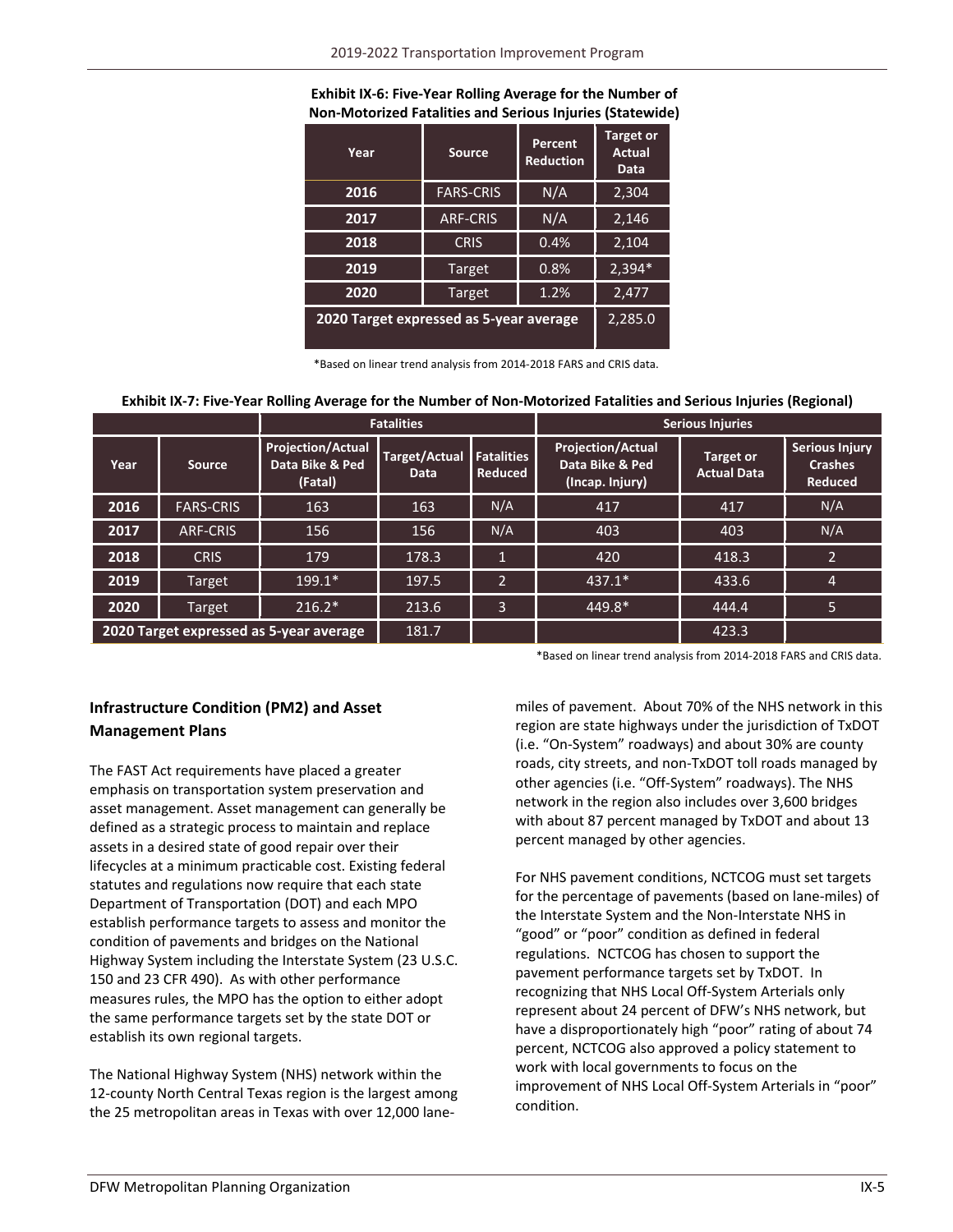For NHS bridge conditions, NCTCOG must set targets for the percentage of NHS bridges (based on bridge deck area) classified in "good" or "poor" condition as defined in federal regulations. NCTCOG has chosen to support the bridge performance targets set by TxDOT. In addition, NCTCOG approved a policy statement to expedite the programming of funding to improve NHS bridge in "poor" condition. To achieve this aim, NCTCOG partnered with TxDOT on the submittal of a \$113 million grant application from the Infrastructure for Rebuilding America (INFRA) program for the North Texas Strategic NHS Bridge Program, which would involve the reconstruction or replacement of 14 NHS bridges in the counties of Dallas, Denton, Hunt, Johnson, Kaufman, Parker, and Tarrant. As a result of this effort a total of \$8,775,000 was awarded and will be utilized on four bridges within the region.

- 1) Farm‐to‐Market Road (FM) 460 at US 80 will reconstruct a new bridge to carry added thoroughfare capacity for FM 460, along with an increased span and vertical clearance below to accommodate additional general purpose lane capacity planned as part of a concurrent US 80 corridor project in Kaufman County.
- 2) In Parker County, a project at Interstate Highway (IH) 35W northbound general purpose lanes over the left‐hand IH 35W southbound exit ramp to Business IH 35W in Alvarado will remove the current bridge and rebuild the IH 35W northbound general purpose lanes at‐grade. Additionally, construction will include an adjacent northbound two‐lane frontage road link enabling continuous one‐way travel for between US 67 and County Road 604, as well as the reconfiguration of entrance/exit ramps within that same segment for improved operations and area accessibility. The project will also facilitate one‐way travel conversion for the southbound frontage road.
- 3) U.S. Highway (US) 180 westbound lanes over Dry Creek will replace the bridge with an increased elevation and shoulder width, as well as railings and end treatments to match the adjacent eastbound bridge. The project will also include implementation of new channel armoring below the new bridge to address future scour and slope erosion issues.
- 4) The proposed project at US 287 southbound in Tarrant County will complete comprehensive repairs to the existing bridge, including a full deck replacement with high‐performance concrete, new railings, and sealed expansion joints.

Additionally, roadway approaches will be resurfaced, new safety upgrades will be incorporated into the bridge end treatments, and new drainage improvements will be added to redirect runoff away from slope areas beneath the repaired structure.

In addition to setting performance targets for NHS pavement and bridge conditions, existing federal statutes and regulations now require that each state DOT develop and implement a risk‐based transportation asset management plan (TAMP) for the NHS facilities within each state (23 U.S.C. 119 and 23 CFR 515). At a minimum, the TAMP must include 1) a summary listing of NHS pavement and bridge assets and their condition; 2) identification of asset management objectives, measures and performance gaps; and 3) a lifecycle cost and risk management analysis, financial plan, and identification of investment strategies. In addition to supporting TxDOT's federally required NHS bridge performance targets, the NCTCOG's INFRA application for the North Texas Strategic NHS Bridge Program implements the FHWA performance requirements identified in TxDOT's Initial TAMP that was prepared and submitted to FHWA in 2018. To monitor progress towards achieving these NHS performance targets and complying with TAMP requirements, TxDOT and NCTCOG have taken the following initial actions:

- 1) TxDOT annually reports statewide bridge inspection data (including NHS bridges) to FHWA in support of the National Bridge Inventory;
- 2) A summary of network-level bridge information (including NHS bridges) is published on TxDOT's website

(www.txdot.gov/government/reports/texas‐ bridges.html). Each "Report on Texas Bridges" contains bridge conditions and funding information on a biennial basis;

- 3) TxDOT has developed a dashboard spreadsheet containing statewide bridge data relevant to bridge performance. The intent of this spreadsheet is to inform MPOs of current bridge conditions in their area and to help establish a historical baseline for MPOs to set their own bridge targets if they so choose. The source of these calculations are bridge‐year records which can be searched, sorted, and filtered to produce tables of bridge‐by‐bridge data if needed;
- 4) NCTCOG currently includes status updates on NHS bridges in poor condition as part of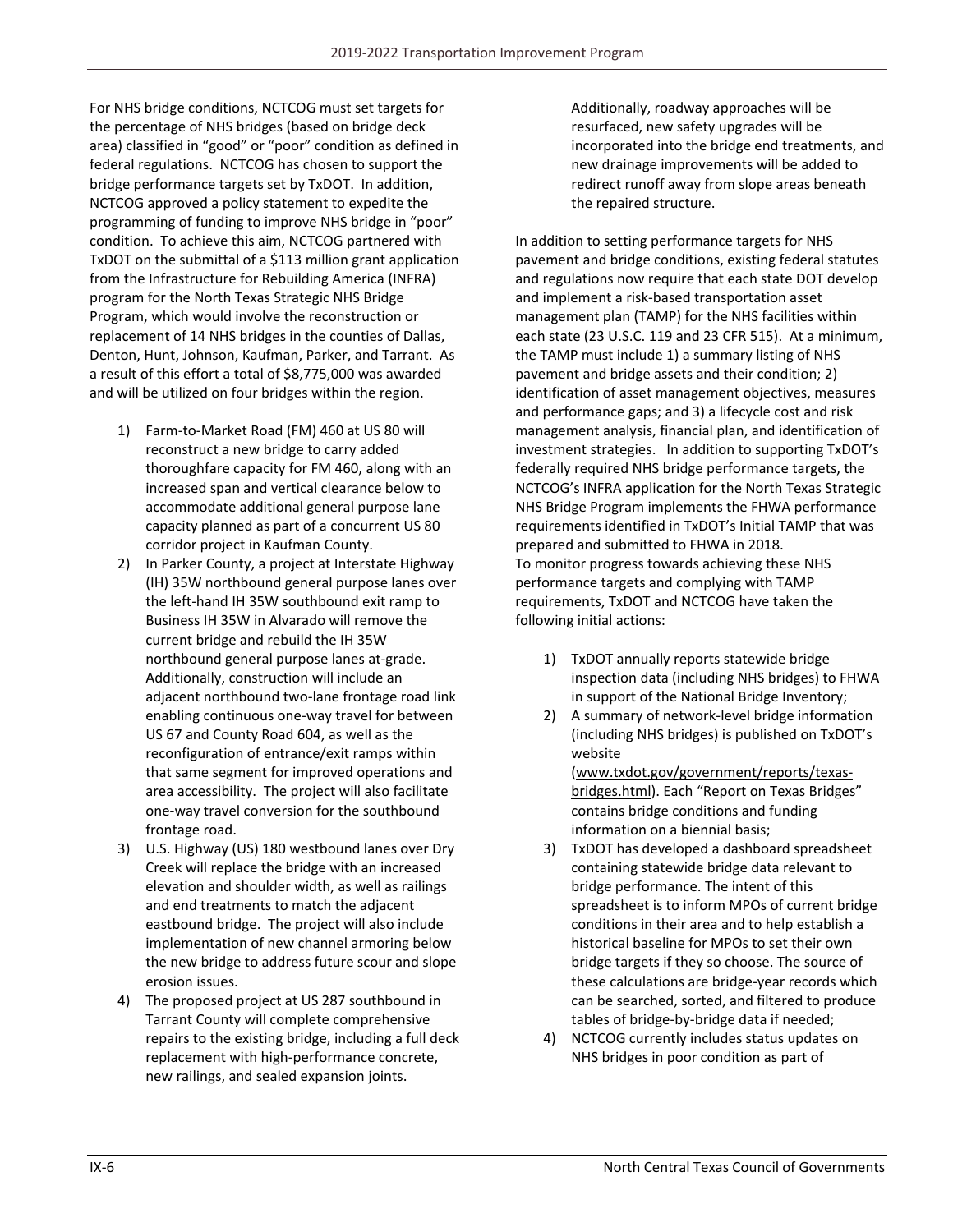its "Federal Performance Measures" web page (www.nctcog.org/pm);

- 5) NCTCOG and TxDOT have already executed a "FAST Act Planning Memoranda of Understanding" to coordinate on the sharing of NHS inventory and condition data and on the establishment of NHS bridge performance targets; and
- 6) To demonstrate its support for the NHS, the Regional Transportation Council for NCTCOG adopted a resolution on November 8, 2018 with policy statements to focus on the improvement of NHS pavements and bridges in "poor condition".

## **System Performance, Freight, and CMAQ (PM3)**

The System Performance, Freight and CMAQ measures (commonly collectively known as PM3) cover a broad variety of observed measures across multiple modes of the transportation system. As with the Pavement and Bridge Condition (PM2) measures, the final rule for these measures establishes a cycle of four‐year performance periods, the first of which began on January 1, 2018. Most measures require a target for both the midpoint and end of the performance period. In the case of this initial performance period, the relevant target years are 2020 and 2022. In most cases, 2017 is used as the baseline year for establishing targets. With these and most other measures, MPOs have the option to either support the state DOT's targets or to adopt their own quantitative targets. For most PM3 measures, NCTCOG chose to adopt its own targets.

## **Reliability**

Observing the current performance of the roadway system is an important component of assessing the system's needs and planning for its future. The North Central Texas Council of Governments has data collection programs in place to observe the current roadway system. Several of the new federal performance measures are designed to summarize the observed performance. With these new federal requirements have come data‐sharing agreements that allow NCTCOG to access powerful new datasets of observed travel time, most notably the National Performance Management Research Dataset (NPMRDS). These datasets will allow for calculation of the required measures and support additional analyses.

Despite efforts to reduce roadway congestion, the region's increasing population and inadequate transportation funding may make congestion worse despite the improvements being recommended in *Mobility 2045* and being implemented via the 2019‐2022 TIP, as well as future TIPs. While all congestion has social, economic, and environmental impacts, congestion that is inconsistent and difficult to predict has greater impacts than congestion that can be readily anticipated. With this in mind, federal performance final rules related to congestion have tended to focus on the reliability and predictability of travel as opposed to absolute measures of congestion.

While a majority of person miles of travel on both the Interstate System and Non‐Interstate NHS are reliable in the Metropolitan Planning Area, reliability can be increased by implementing programs and projects that reduce non‐recurring congestion and boost the overall reliability of the system.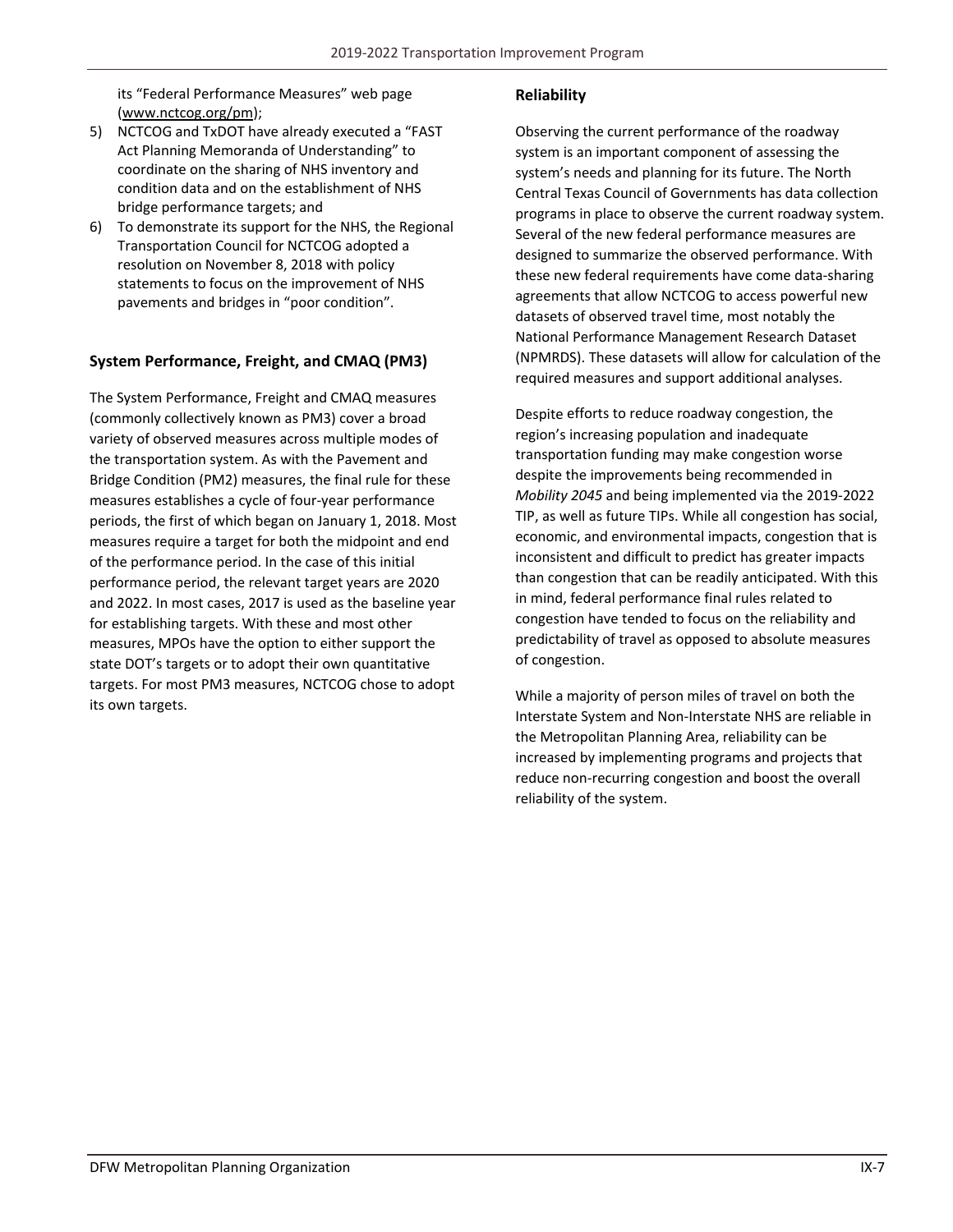

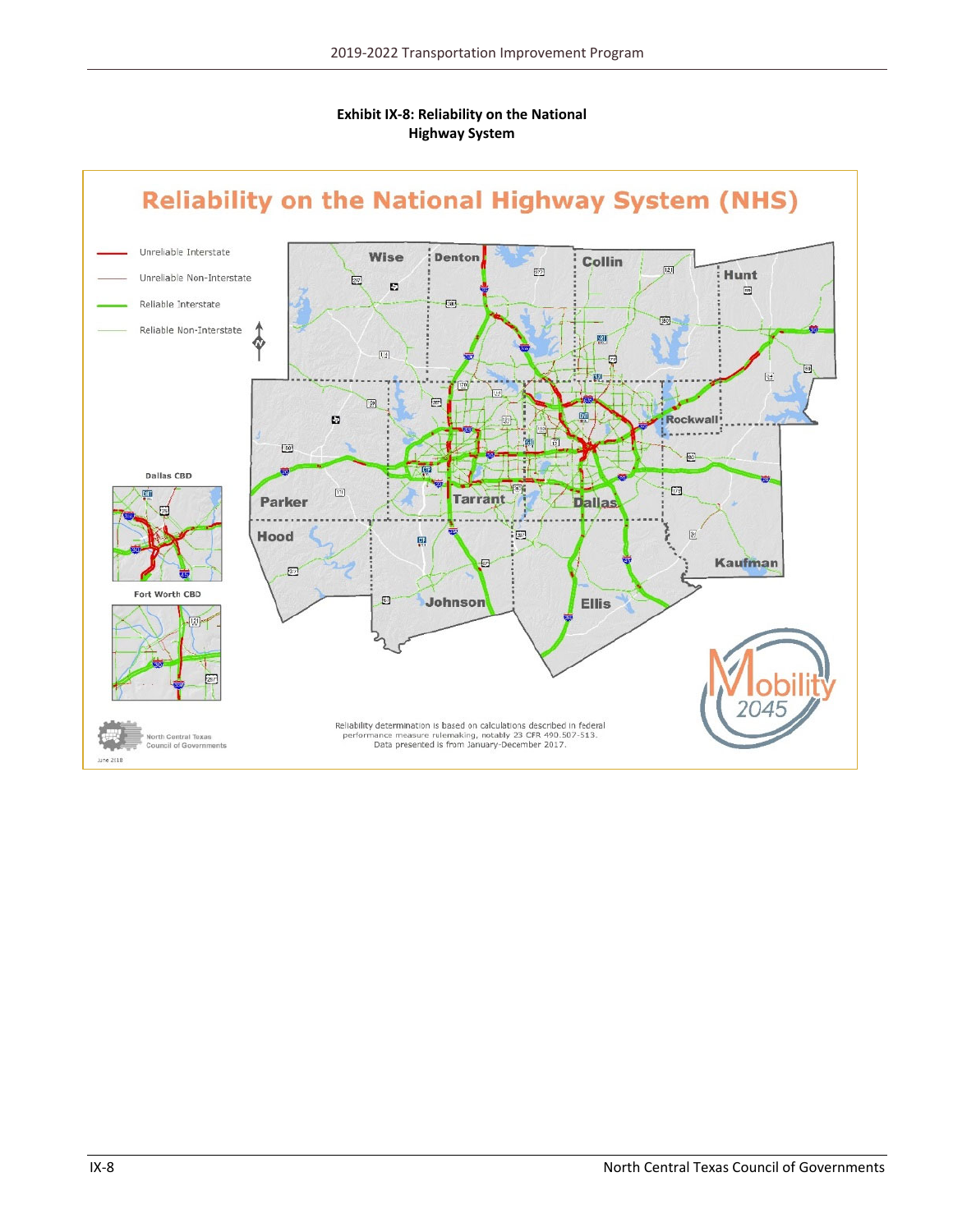

### **Exhibit IX‐9: Truck Travel Time Reliability on the Interstate System**

#### **Freight Movement**

The PM3 rulemaking also directly addresses freight movement with a required Truck Travel Time Reliability Index measure in the System Reliability/Freight/CMAQ (PM3) rulemaking. As with the Interstate/Non‐Interstate Reliability measures, this measure is primarily calculated using the NPMRDS.

However, unlike other NPMRDS‐derived measures, this measure does not need to be adjusted for auto occupancy and is reported as a simple regional index. A value of 1.0 indicates that any congestion on a facility that affects freight movement is consistent and predictable. Values above 1.0 indicate decreasing reliability. As depicted in Exhibit IX‐9 and in the below preliminary calculation of the measure, there are areas on the region's Interstate

facilities that have significant reliability issues. However, planned projects may improve freight movement in the region in coming years.

#### **Peak Hour Excessive Delay**

The Peak Hour Excessive Delay (PHED) measure recognizes that excessive congestion can have a detrimental impact on air quality. As with the travel time reliability and freight measures, this measure is primarily calculated using travel time data from the NPMRDS. However, unlike the other measures, this and the other CMAQ measures initially only apply to the Dallas‐Fort Worth and other non‐attainment areas in the State. As defined in the final rule, excessive delay is extra time spent in congested conditions where speeds are below a normally expected delay threshold. If the excessive delay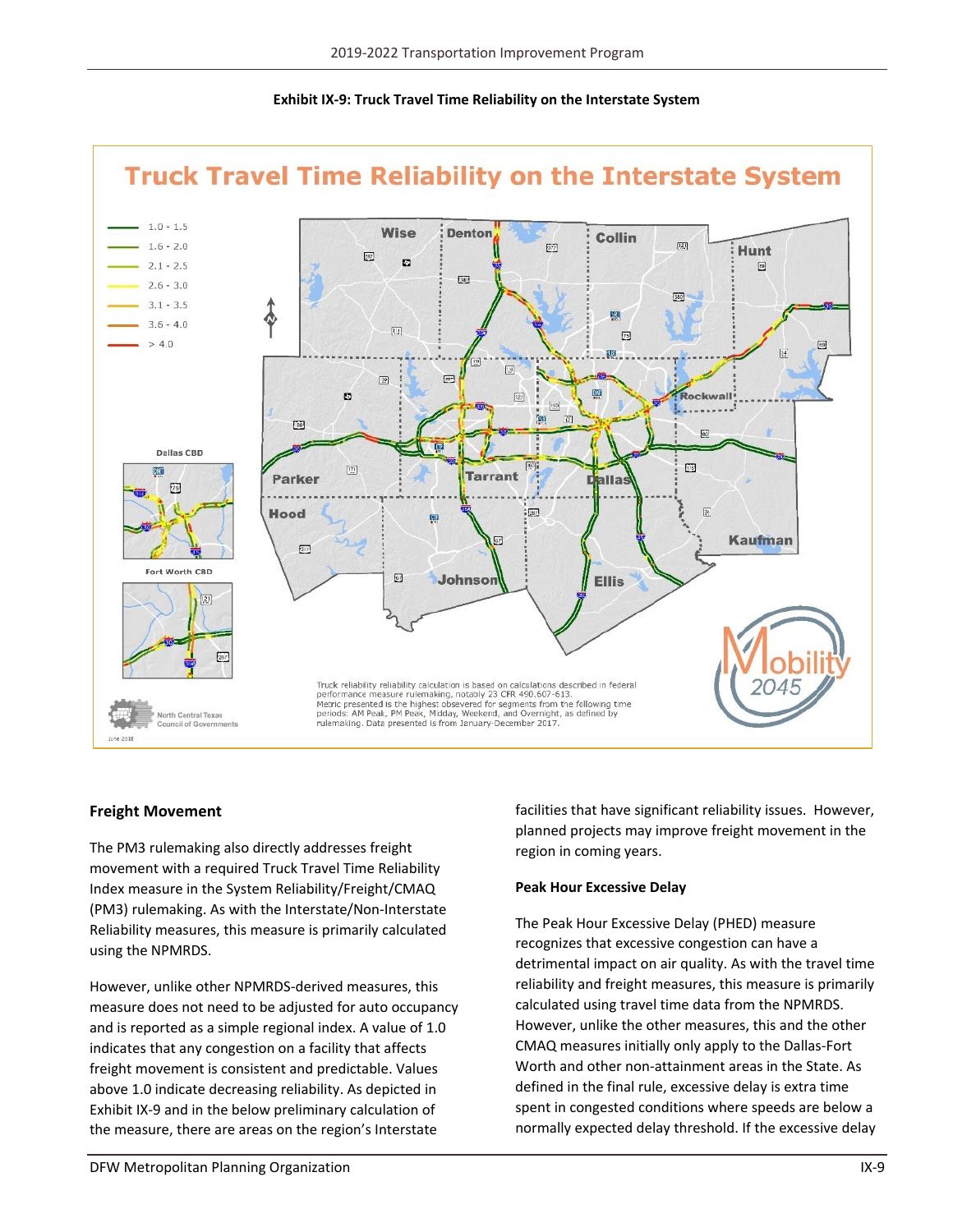threshold on a hypothetical one‐mile segment of road is 30 mph and the observed travel speed on that segment was 25 mph during a specific time interval, the 5 mph difference between the two would result in 24 seconds of excessive delay for each traveler on that segment during that time interval. These segment‐level values are summed into a regional total for the calendar year. For the purposes of calculating the measure, the excessive delay threshold is specifically defined as travel occurring where speed is below 20 mph or 60 percent of the posted speed limit, whichever is greater. The baseline and targets for this measure are reported in Exhibit IX‐10. Unlike other required measures, this and the Non‐Single Occupant Vehicle Travel measure initially only apply to the Dallas‐Fort Worth‐Arlington Urbanized Area, and TxDOT and NCTCOG are required to come to a consensus on a single target for the urbanized area. The latest results and adopted targets are reported in Exhibit IX‐10.

This means that on average, each resident of the urbanized area experiences 15.5 hours of delay on the region's road network greater than the defined threshold for excessive delay.

#### **Non‐Single Occupant Vehicle (SOV) Travel**

The Non‐Single Occupant Vehicle (SOV) travel measure quantifies the mode share diversity of the region's transportation system by reporting the total percentage

#### **Exhibit IX‐10: PHED Measures and Targets**

| <b>Measure</b>                      | 2017       | 2020          | 2022          |
|-------------------------------------|------------|---------------|---------------|
|                                     | (Baseline) | <b>Target</b> | <b>Target</b> |
| <b>Peak Hour Excessive</b><br>Delay | 15.5       | N/A           | 15.0          |

of commuters that use a mode of transportation other traveling alone. This includes carpooling, using transit, biking, walking, telecommuting, and other modes. Federal rulemaking allows for a variety of data sources for this measure but strongly encourages use of 5‐Year American Community Survey (ACS) results for the sake of consistency with state and federal partners. While results of the ACS are generally not available in the year they were collected, federal guidance explicitly allows the reporting agency to use the latest available ACS results for target‐setting. As of the RTC's November 2018 action establishing targets for this measure, 2016 was the latest year that data for this measure has been released. 2017 5‐ Year Estimates have since been released. As with the Peak‐Hour Excessive Delay measure, this measure initially only applies to the Dallas‐Fort Worth‐Arlington Urbanized Area, and TxDOT and NCTCOG are required to come to a consensus on a single target for the urbanized area. The latest results and adopted targets are reported in Exhibit IX‐11.

#### **Exhibit IX‐11: Non‐SOV Measures and Targets**

| 2016<br>(5-Year Est.)<br>(Baseline) | 2017<br>(5-Year Est.) | 2020<br><b>Target</b> | 2022<br><b>Target</b> |
|-------------------------------------|-----------------------|-----------------------|-----------------------|
| 19.5%                               | 19.5%                 | 19.9%                 | 20.2%                 |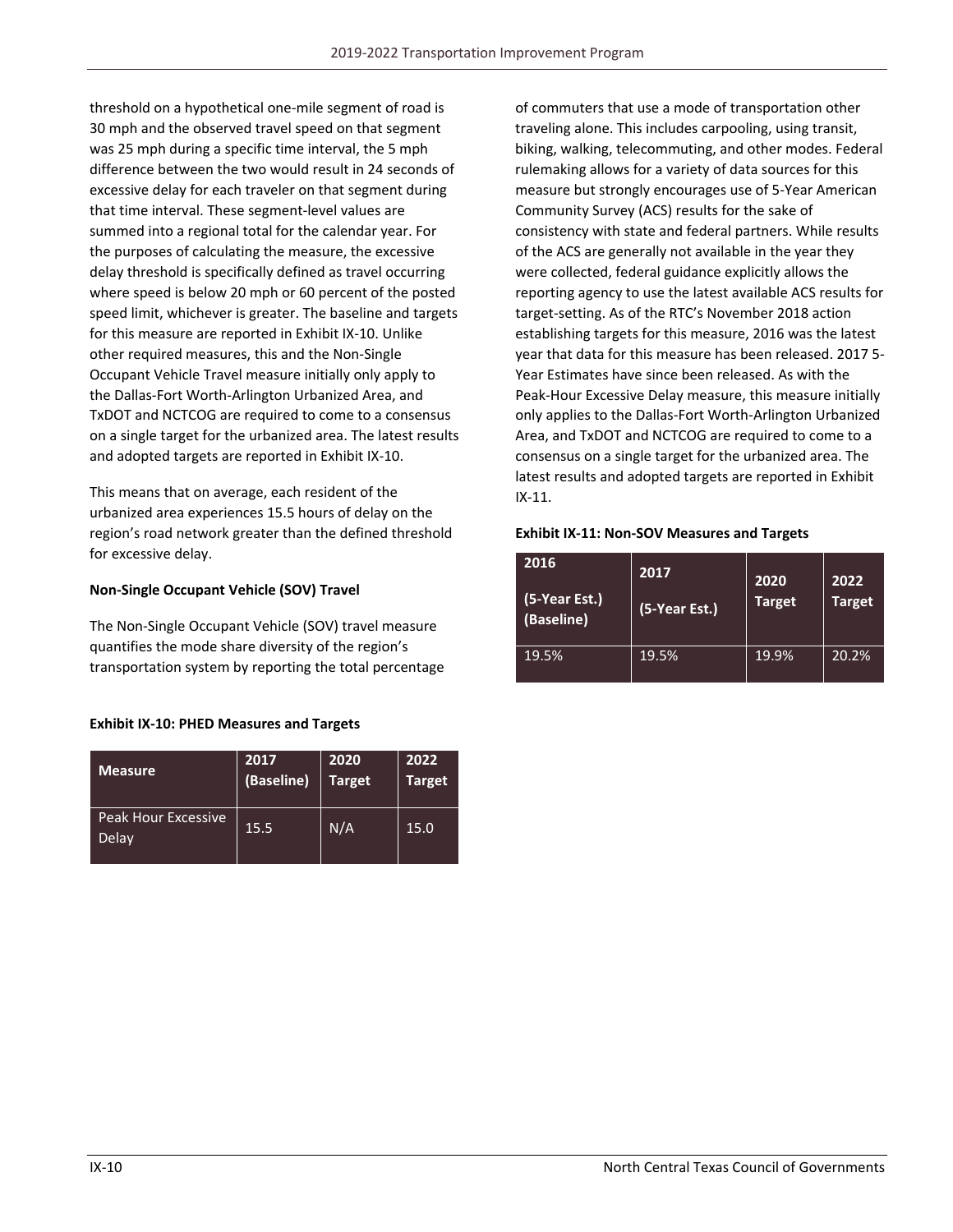#### **Total Emissions Reductions (On‐Road Mobile Source)**

The on‐road mobile source emissions performance measure is the total emissions reduction (two‐ and four‐ year cumulative estimated emissions reductions) for all CMAQ‐funded projects, of each applicable criteria pollutant and precursor. For the Dallas‐Fort Worth nonattainment area, the pollutants measured are  $NO<sub>x</sub>$ and VOC.

To develop the baseline, NCTCOG staff compared existing local Transportation Improvement Plan (TIP) projects from 2014 to 2017 with projects entered into the Federal Highway Administration's User Profile and Access Control System (UPACS) database for the same period. The results showed only a certain percentage of TIP projects were reported in the database, due the nature of UPACS reporting. UPACS was found to include an average of 78 percent of emissions benefits reported in the TIP for  $NO<sub>X</sub>$ and 75 percent for VOC. The averages were applied to the total emission reductions for CMAQ‐funded TIP projects (2014‐2017). Due to NCTCOG's 2019‐2022 TIP not being fully programmed at the time, staff chose these amounts as the established baseline provided in Exhibit IX‐12.

NCTCOG coordinates with local stakeholders and TxDOT in selection of CMAQ projects for deployment in the Dallas-Fort Worth ozone nonattainment area. These projects are selected to meet the program goals of reducing congestion and/or reducing emissions of ozone precursor pollutants. Emissions estimates for these projects are estimated by NCTCOG using methodologies developed as part of the Texas Guide to Accepted Mobile Source Emission Reduction Strategies (MOSERS). In cases where no practical MOSERS methodology exists, verified past emission reduction performance is used to create an emissions reduction estimate.

To establish targets for these measures, staff analyzed the behavior of emission factors over time and applied percentage reductions to the baseline in an effort to better correlate with potential future reductions. These cumulative targets are reported in Exhibit IX‐12.

#### **Exhibit IX‐12: Emissions Reductions Measures and Targets**

| <b>Pollutant</b> | <b>Baseline</b> | 2020<br><b>Target</b> | 2022<br><b>Target</b> |
|------------------|-----------------|-----------------------|-----------------------|
| $NOx$ (kg/day)   | 2,410.80        | 2,892.96              | 5,062.68              |
| VOC (kg/day)     | 499.72          | 599.67                | '1,079.40             |

#### **Transit Asset Management**

Public transportation provides thousands of people in North Central Texas with daily access to life‐essential opportunities. It is critical to have well maintained, reliable transit assets to help ensure safe, dependable, and accessible transit services. The North Central Texas region has a variety of transit assets. The three major transit authorities, Dallas Area Rapid Transit, Trinity Metro (formerly the Fort Worth Transportation Authority), the Denton County Transportation Authority, and smaller transit providers have transit assets, including over 700 buses, 300 small buses, and 150 light rail vehicles; 150 miles of rail track; transit support vehicles like service trucks and police cars; and stations, park‐and‐ride locations, and maintenance facilities.

Transit asset management (TAM) is a business model that prioritizes funding based on the condition of transit assets to achieve or maintain transit networks in a state of good repair. TAM supports a series of practices to achieve a transit state of good repair including, but not limited to:

- **Regular maintenance**
- Inspections
- Tracking asset condition over time
- Planning for maintenance and replacement costs
- Replacing each asset at the appropriate time

Based on the federal performance measure final rule on TAM issued in July 2016, MPOs are required to coordinate with transit providers to set performance targets and integrate individual transit providers' performance targets and TAM plans into planning documents. NCTCOG reached out to all transit providers in the region and requested transit asset data and agency‐level metrics and targets. Based on the data received from transit providers, the Regional Transportation Council established regional targets for the four transit asset categories.

Exhibit IX‐13 lists the regional metrics and associated targets. The metrics consider the condition of transit assets against a federally defined default metric. The adopted regional targets represent that none of the transit assets to be in worse condition than the federal default metric.

Exhibit IX‐14 shows a baseline for the region's transit asset management performance, showing the targets and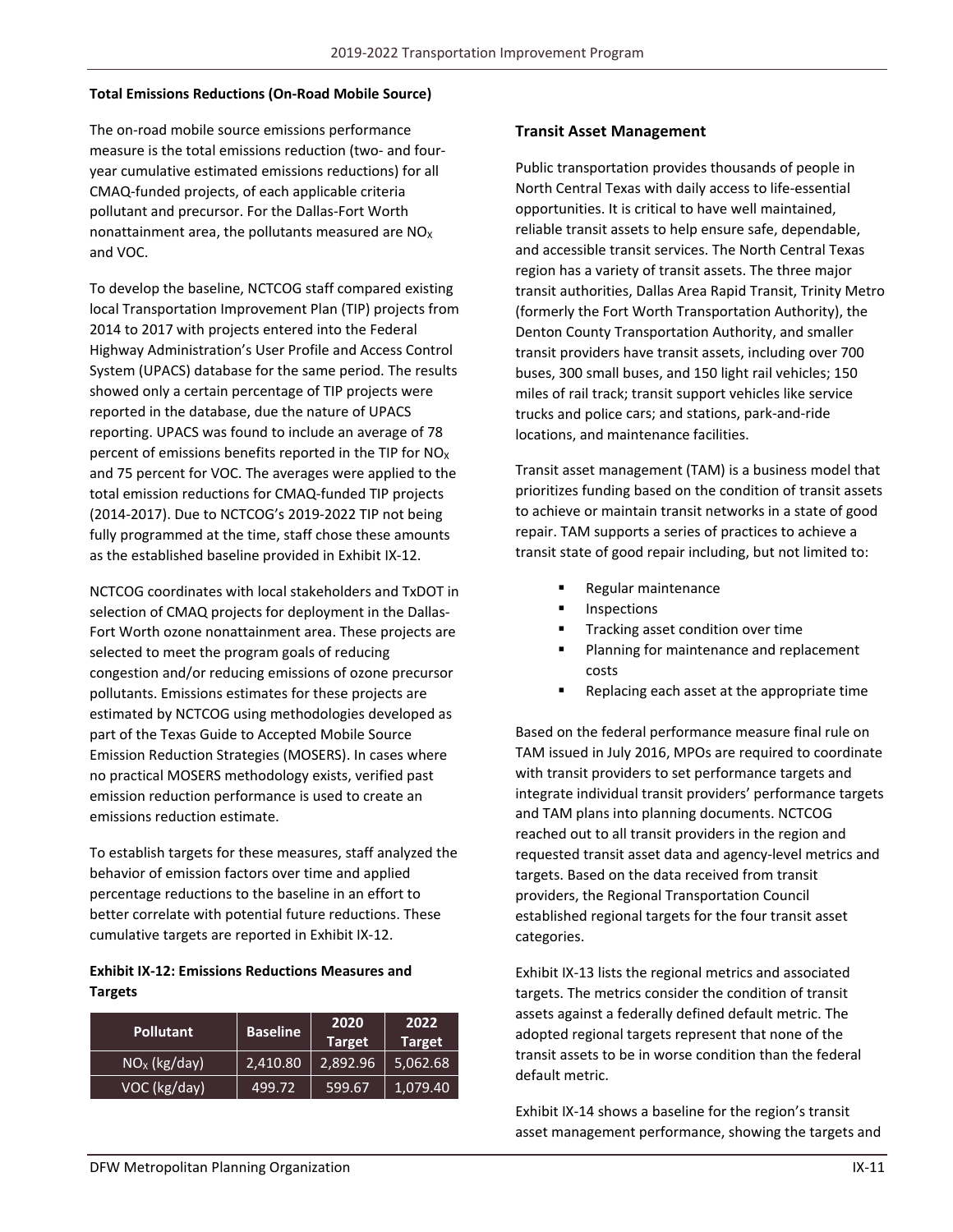current status in achieving those targets. Transit agencies may have agency‐level targets that differ from the proposed regional targets. These agency‐level targets may better meet their needs in planning for state of good repair. NCTCOG will continue to coordinate with transit agencies to report, track and adjust the metrics and targets over time. Transit agencies completed their transit asset management plans and NCTCOG is incorporating those plans into required planning documents.

Exhibit IX‐14 presents Fiscal Year 2017 performance for rolling stock compared to the Fiscal Year 2019 target. The Fiscal Year 2017 performance for rolling stock was developed from Fiscal Year 2017 National Transit Database forms prepared by transit agencies. The performance of infrastructure, equipment, and facilities will be available starting with Fiscal Year 2018 when reporting on the condition of those transit asset categories will be mandatory. NCTCOG is currently analyzing Fiscal Year 2018 performance for all categories and comparing them to the regional targets. Future funding investments may be made based on Fiscal Year 2018 performance.

| <b>Asset Category</b>                                         | Target | <b>Metric</b>                                                                                                                           |
|---------------------------------------------------------------|--------|-----------------------------------------------------------------------------------------------------------------------------------------|
| Rolling Stock (transit vehicles)                              | 0%     | Vehicles that meet or exceed the industry standard,<br>defined as the Federal Transit Administration's Default<br>Useful Life Benchmark |
| Infrastructure<br>(rail track)                                | 0%     | Rail track segments with performance restrictions                                                                                       |
| Equipment<br>(transit support vehicles)                       | $0\%$  | Vehicles that meet or exceed the industry standard,<br>defined as the Federal Transit Administration's Default<br>Useful Life Benchmark |
| <b>Facilities</b><br>(buildings, stations, park and<br>rides) | 0%     | Transit facilities rated below "Adequate" (3.0) on the<br>industry standard Transit Economic Requirements<br>Model (TERM) scale         |

## **Exhibit IX‐13: Transit Asset Management Targets for 2019**

\*These vehicles are as old as or older than the industry standard.

The next four tables show a baseline for the region's transit asset management performance, showing the targets and current status in achieving those targets for each of the four metrics. Transit agencies may have agency‐level targets that differ from the proposed regional targets. These agency‐level targets may better meet their needs in planning for state of good repair. NCTCOG will continue to coordinate with transit agencies to report, track and adjust the metrics and targets over

time. Transit agencies completed their transit asset management plans and NCTCOG has incorporated those plans into required planning documents and will communicate any change in Transit Asset Management plans throughout the region. Exhibit IX‐14 summarizes rolling stock performance compared to the Fiscal Year 2019 target. The Fiscal Year 2018 performance for rolling stock was developed from Fiscal Year 2018 National Transit Database information.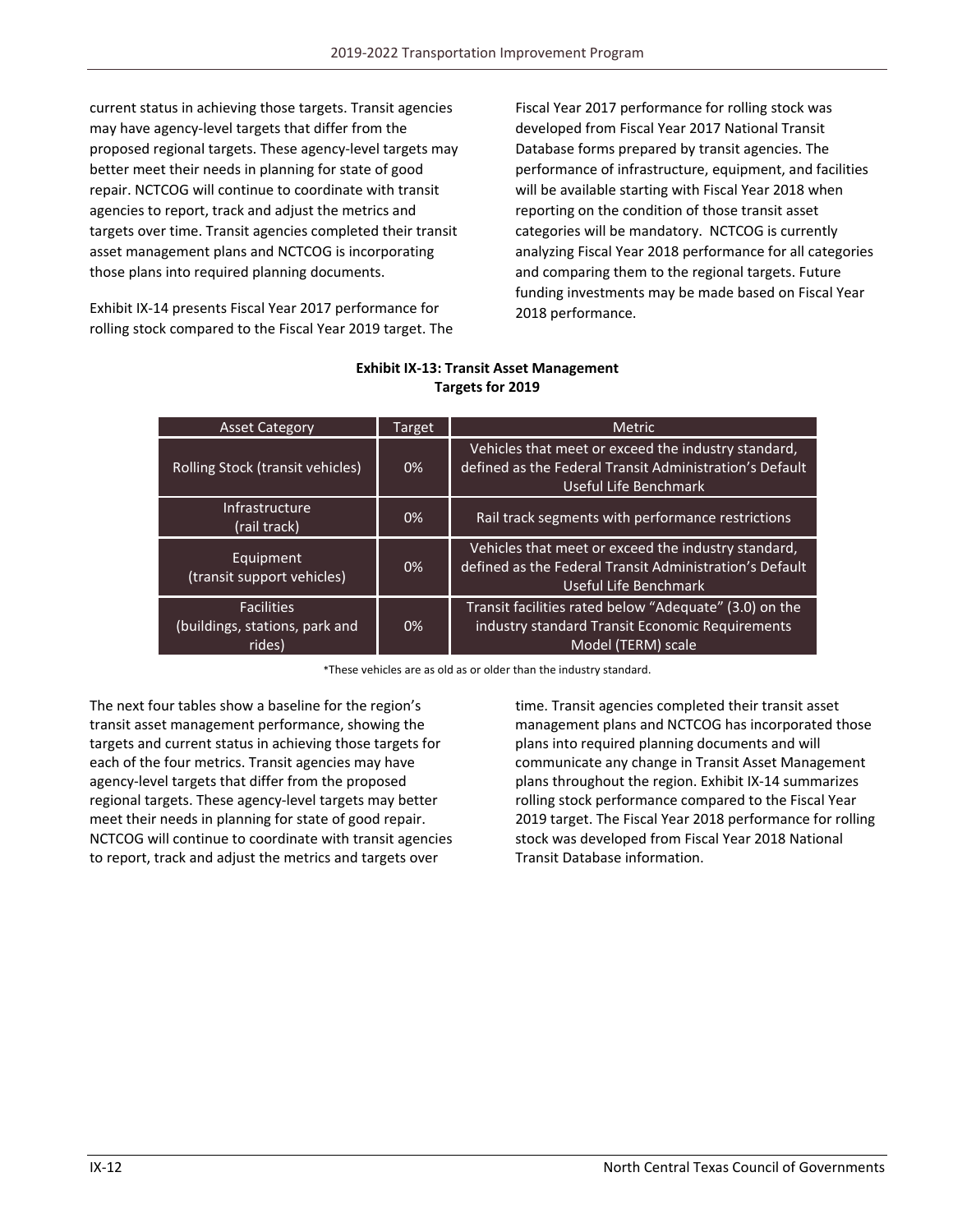#### **Exhibit IX‐14: Rolling Stock Performance Compared to Targets**

(Percent of revenue vehicles that have met or exceeded their useful life benchmark)

| Asset Type <sup>1</sup>                              | Fiscal Year 2017 | Fiscal Year 2018 Performance |
|------------------------------------------------------|------------------|------------------------------|
|                                                      | Performance      |                              |
| <b>Bus</b>                                           | 6%               | 4%                           |
| <b>Small Bus</b>                                     | 3%               | 9%                           |
| Light Rail Vehicle                                   | 0%               | 0%                           |
| <b>Commuter Rail Locomotive</b>                      | 0%               | 0%                           |
| Commuter Rail Passenger Car                          | 0%               | 0%                           |
| <b>Articulated Bus</b>                               | 0%               | 0%                           |
| <b>Commuter Rail Passenger</b><br>Coach <sup>2</sup> | 35%              | 40%                          |

1Rolling stock assets include a small number of vehicles reported to the National Transit Database as "inactive" <sup>2</sup>Includes assets rebuilt near the end of their useful life with the assumption of a minimum useful life extension of 10 years, which may be too conservative (i.e., vehicles may be in better condition than expected based on completed rebuild activities).

The performance of infrastructure, equipment, and facilities was available starting with Fiscal Year 2018 when reporting on the condition of those transit asset categories was mandatory. NCTCOG analyzed Fiscal Year 2018 performance for all categories and compared them

to the regional targets. That performance is summarized in Exhibits IX‐15, IX‐16, and IX‐17.

#### **Exhibit IX‐15: Infrastructure Performance Compared to Targets**

| Rail Mode             | Fiscal Year 2018<br>Performance | Fiscal Year 2019<br>Target |
|-----------------------|---------------------------------|----------------------------|
| Light Rail            | 0.20%                           | 0%                         |
| <b>Commuter Rail</b>  | 0.09%                           | 0%                         |
| <b>Streetcar Rail</b> | 0%                              | 0%                         |
| <b>Hybrid Rail</b>    | 2.05%                           | 0%                         |

#### **Exhibit IX‐16: Equipment Performance Compared to Targets**

| Asset Type                                    | Fiscal Year 2018 Performance | Fiscal Year 2019 Targets |
|-----------------------------------------------|------------------------------|--------------------------|
| Automobiles                                   | 32%                          | 0%                       |
| <b>Steel Wheel Vehicles</b>                   | 0%                           | 0%                       |
| Trucks & Other Rubber<br><b>Tire Vehicles</b> | 19%                          | 0%                       |

#### **Exhibit IX‐17: Facilities Performance Compared to Targets**

| Asset Type                     | Fiscal Year 2018 Performance | Fiscal Year 2019 Targets |
|--------------------------------|------------------------------|--------------------------|
| Administrative/<br>Maintenance | 0%                           | 0%                       |
| Passenger/Parking              | 0%                           | 0%                       |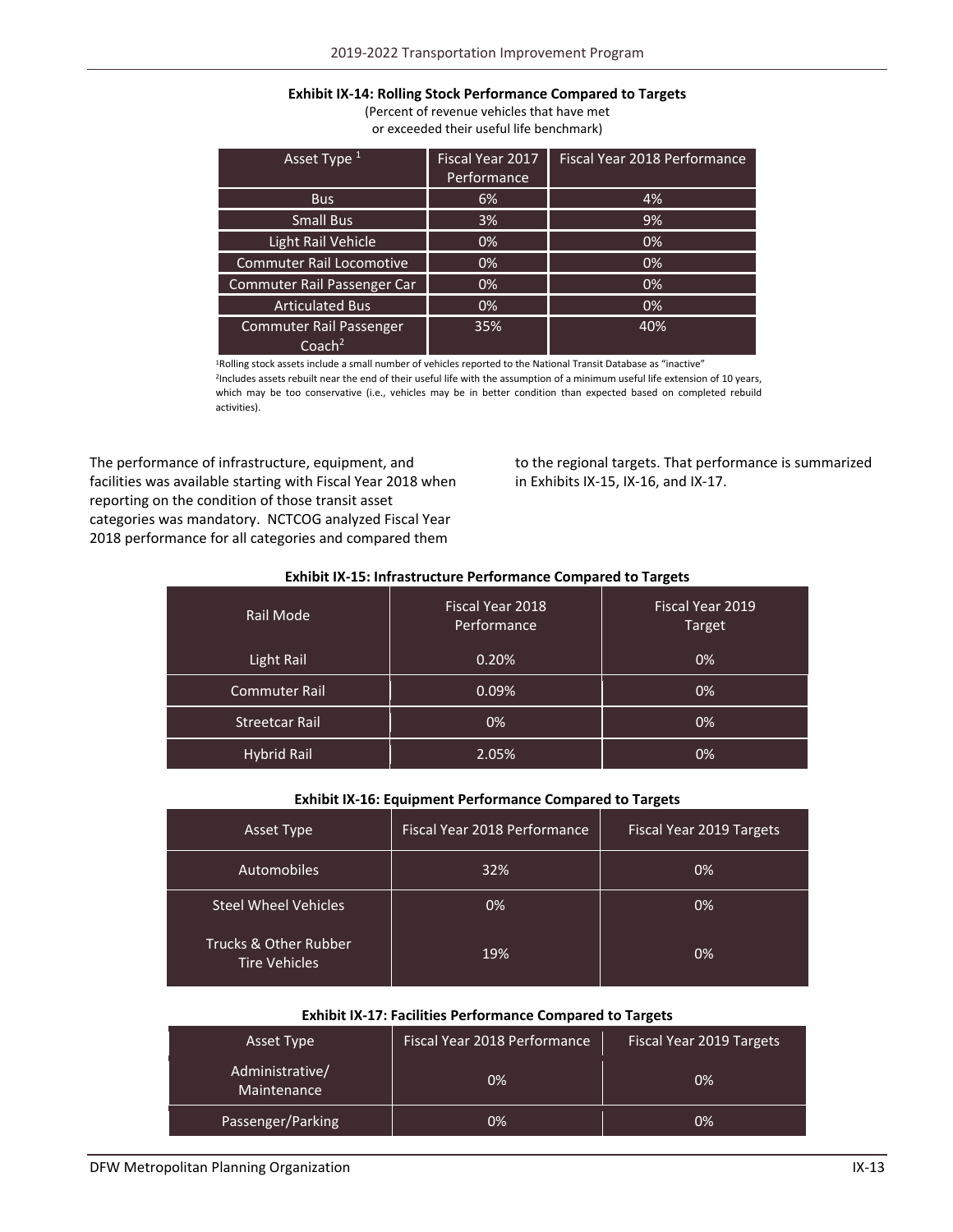Additionally, each transit provider was federally required to develop and implement a TAM plan, individually or through a group‐sponsor such as the MPO or TxDOT. Designated or direct recipients of Federal Transit Administration's Urbanized Area Formula Program, Formula Grants for Rural Areas, and Enhanced Mobility for Seniors and Individuals with Disabilities Program funds sponsor and develop a Group TAM Plan for subrecipients that are Tier II providers of public transportation. The group plan sponsor is responsible for developing and writing the plan, as well as reporting on behalf of participants. Participating subrecipients are responsible

for collecting and submitting data to the sponsor and implementing the plan within their respective agencies. NCTCOG coordinated with public transportation providers in the region to ensure all agencies either developed their own TAM Plan or participated in a group‐sponsored plan offered by NCTCOG or TxDOT. Exhibit IX‐18 outlines how each agency developed their own plan or participated in a group plan to meet the October 1, 2018, deadline.

| <b>Individual TAM Plan</b>           | <b>Group TAM Plans</b>                   |                                                    |  |
|--------------------------------------|------------------------------------------|----------------------------------------------------|--|
|                                      | <b>NCTCOG Group Plan Participants</b>    | <b>TxDOT Group Plan Participants</b>               |  |
| Dallas Area Rapid Transit            | City of Arlington                        | City of Cleburne (dba City/County Transportation)  |  |
| (DART)                               | <b>City of Grand Prairie</b>             | Community Services (dba Community Transit Service) |  |
| <b>Trinity Metro</b>                 | City of McKinney                         | Senior Center Resources and Public Transportation  |  |
| <b>Denton County</b>                 | City of Mesquite                         | (SCRPT)                                            |  |
| <b>Transportation Authority</b>      | Dallas/Fort Worth International          | <b>SPAN</b>                                        |  |
| (DCTA)                               | Airport                                  | <b>STAR Transit</b>                                |  |
| <b>Public Transit Services (PTS)</b> | <b>Northeast Transportation Services</b> | Texoma Area Paratransit System (TAPS)              |  |
|                                      | (NETS)                                   | The Transit System (TTS)                           |  |

#### **Exhibit IX‐18: Transit Asset Management Plans Established by October 1, 2018**

## **Project Selection Efforts**

When working to select and program projects, MPO staff factor in a variety of performance measures. Given that projects and programs in a MPO's TIP must be included in and consistent with its MTP, the MTP and the performance measures that support it are critical to the development of the TIP. The projects that are recommended in the MTP and eventually programmed in the TIP go through a review to determine whether they are warranted.

The RTC selects projects through one of two primary methods: calls for projects and funding initiatives. Funding initiatives can take one of two forms, funding programs that have one or two primary objectives and larger funding initiatives that do not focus on a single objective. Performance measures and targets are being addressed through both of these options.

One of the funding programs recently approved by the Regional Transportation Council (RTC) was dedicated to funding projects and programs that sought to address safety issues and/or system resilience or include benefits for incident management and first responders. The program includes funding for two projects that address flooding issues in the region, improvements near a major airport that aim to reduce crashes, and funding for a region‐wide program that will focus on mitigating safety issues (e.g., program wrong‐way driving, dangerous intersections). This specifically addresses PM1. Two other recently approved funding programs (Sustainable Development Round 4: Turnbacks Program, Context Sensitive, & Transit Oriented Development and the Transit Program) invested in transit projects and projects that emphasize non‐vehicular modes of transportation and context‐sensitive design. Both programs address parts of PM3 and the Transit Asset Management performance measures.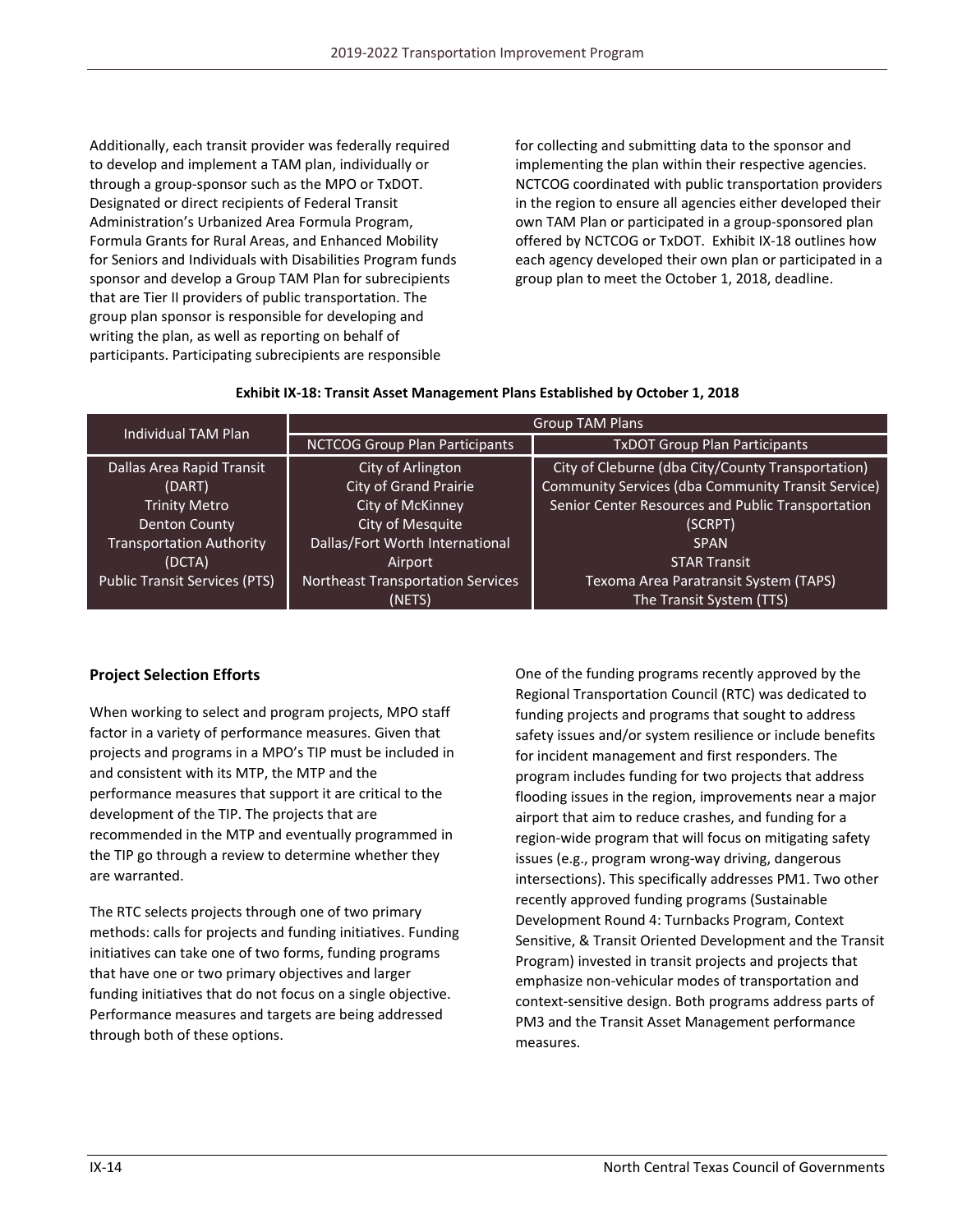Performance targets related to transit projects approved by the RTC are also addressed through the annual transit funding process. While many transit projects relate to maintaining existing operations of public transportation services, other transit projects relate directly to the maintenance, repair, and replacement of capital assets. These projects are evaluated against the TAM regional performance targets and individual transit provider's TAM plans to ensure consistency. As mentioned previously, regional performance targets for TAM were established and coordinated with each transit provider.

Each TAM plan addresses capital assets used in the provision of public transportation and requires prioritization of investments for repair, maintenance, and replacement. This requirement allows transit providers to strategically plan for funding of capital assets and allows the MPO to make effective funding decisions for projects included in the TIP. All TAM plans include investment prioritization tools to assist in determining funding priorities to maintain an overall state of good repair. NCTCOG developed decision support tools for each asset category that includes various weighted categories based on common factors that affect overall life of the asset. The transit projects in the TIP will help the region meet the adopted transit state of good repair performance targets by providing funding to replace vehicles that meet or exceed the industry standard, defined as the Federal Transit Administration's default useful life benchmark.

Performance targets are also being addressed via larger funding initiatives that do not necessarily specify achieving progress toward a certain target as the reason for the initiative. One of the RTC's most recent project selection initiatives, the Regional 10‐Year Plan required by Texas House Bill (HB) 20, includes many projects that address congestion reduction, connectivity, and safety issues, in addition to other criteria like pavement and bridge condition. A notable example is the proposed reconstruction of IH 635 East in Dallas County. In addition to being one of the most congested roadways in Texas, this roadway has an average annual crash rate that is 60 percent higher than similar urban interstates in Texas. Part of the proposed project involves bringing IH 635 up to current design standards that will help mitigate the contributing factors in crashes on the facility. As a major roadway reconstruction project, it will improve pavement and bridge conditions along the 11‐mile corridor. And, it will reduce congestion by adding roadway capacity. Ultimately, the project will address multiple performance measures, which is what made it a regional priority.

This emphasis on projects that have multi‐faceted benefits also applies to the other performance measures and targets that will be utilized in the coming years. Many projects that have been selected by the RTC fall into this category where the improvements do not strictly address one issue. An interchange project may be selected primarily for its expected congestion relief, but it can address a structurally deficient bridge at the same time. A project that increases capacity will often also address a pavement deficiency through the reconstruction of all existing lanes in addition to constructing the new ones.

In addition to the measures and targets described above, there are other focus areas that are being considered when determining whether a project is selected and programmed. These include environmental justice, improved air quality, added active transportation options, increased freight movement, geographic dispersion, and many more. The region has also made a concerted effort to provide funding for active transportation improvements as part of roadway projects. When vetting projects, NCTCOG and the RTC consider a variety of measures pertaining to each of these areas when applicable.

## **Summary**

NCTCOG has a robust performance‐based planning process in place, which has been bolstered in the 2019‐ 2022 TIP and *Mobility 2045* by new federal performance requirements. These requirements are being incorporated into planning and programming processes. Current processes include performance measures based on both observed and forecasted data sources, both of which will continue to be strengthened in future TIPs and MTPs. The region faces a continuing challenge to implement transportation improvements that will have a lasting positive benefit for the region. These improvements must address continued population growth, yet they are constrained by financial resources that are insufficient to meet the needs created by that growth. By continuing to evaluate and monitor the region's transportation system using a performance‐based planning process, policymakers can ensure that the most beneficial and effective projects and programs are implemented.

The region faces a continuing challenge to implement transportation improvements that will have a lasting positive benefit for the region. These improvements must address continued population growth, yet they are constrained by financial resources that are insufficient to meet the needs created by that growth. By continuing to